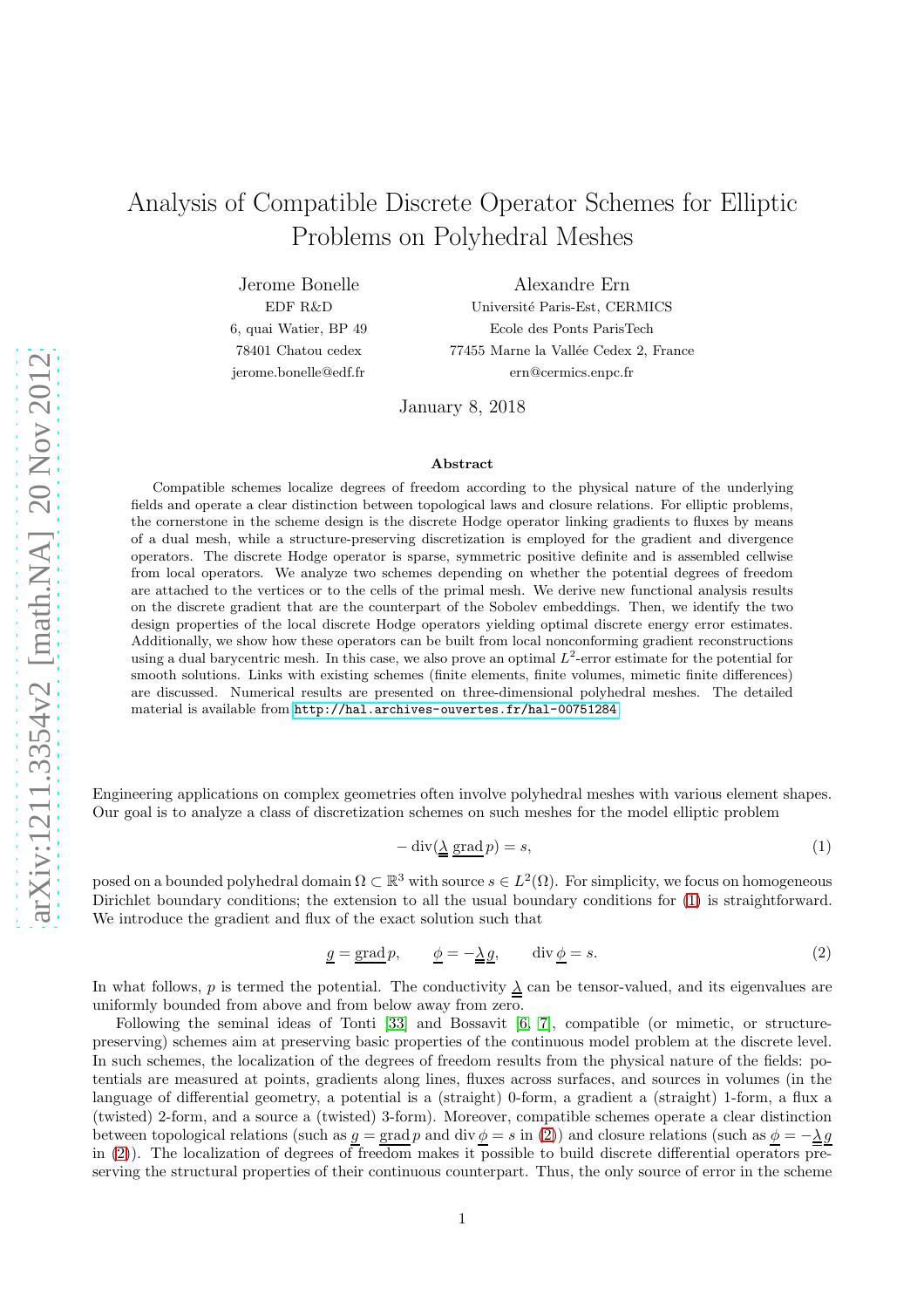stems from the discretization of the closure relation. This step relies on a so-called discrete Hodge operator whose design is the cornerstone of the construction and analysis of the scheme (see, e.g., Tarhassari et al. [\[32\]](#page-4-1), Hiptmair [\[26\]](#page-4-2), and more recently Gillette [\[25\]](#page-4-3)). For the numerical analysis of compatible schemes, we refer to the early work of Dodziuk [\[18\]](#page-3-2) (extending ideas of Whitney [\[35\]](#page-4-4)) and Hyman and Scovel [\[28\]](#page-4-5), and to more recent overview papers by Mattiussi [\[30\]](#page-4-6), Bochev and Hyman [\[5\]](#page-3-3), Arnold et al. [\[3\]](#page-2-0), and Christiansen et al. [\[12\]](#page-3-4).

Although it is not always made explicit, an important notion in compatible schemes is the concept of orientation; see Bossavit  $[6, no 1]$  and Kreeft *et al.* [\[29\]](#page-4-7). For instance, measuring a gradient requires to assign an *inner* orientation to the line (indicating how to circulate along it), while measuring a flux requires to assign an outer orientation to the surface (indicating how to cross it). Discrete differential operators act on entities with the same type of orientation (either inner or outer), while the discrete Hodge operator links entities with a different type of orientation. Therefore, in addition to the primal mesh discretizing the domain  $\Omega$ , a dual mesh is also introduced to realize a one-to-one pairing between edges and faces along with the transfer of orientation. For instance, outer-oriented dual faces are attached to inner-oriented primal edges, and so on. The primal and dual mesh do not play symmetric roles. The primal mesh is the one produced by the mesh generator and is the only mesh that needs to be seen by the end user. This mesh carries the information on the domain geometry, boundary conditions, and material properties. The dual mesh is used only in the intimate construction of the scheme, and, in general, there are several possibilities to build it.

Section 2 introduces the classical ingredients of the discrete setting, namely the de Rham (or reduction) maps defining the degrees of freedom and the discrete differential operators along with their key structural properties (commuting with de Rham maps, adjunction of gradient and divergence). Then, following Bossavit [\[7,](#page-3-1) no 5] and Perot and Subramanian [\[31\]](#page-4-8), we introduce two families of schemes depending on the positioning of the potential degrees of freedom. Choosing a positioning on primal vertices leads to vertex-based schemes, while choosing a positioning on dual vertices (which are in a one-to-one pairing with primal cells) leads to cell-based schemes (the terminology is chosen to emphasize the salient role of the primal mesh). Both the vertex- and cell-based schemes admit two realizations (yielding, in general, distinct discrete solutions), one involving a Symmetric Positive Definite (SPD) system and the other a saddle-point system. Each of these four systems involves a specific discrete Hodge operator. Except in some particular cases (orthogonal meshes and isotropic conductivity) where a diagonal discrete Hodge operator can be built in the spirit of Covolume (Hu and Nicolaides [\[27\]](#page-4-9)) and, more recently, Discrete Exterior Calculus (Desbrun et al. [\[16\]](#page-3-5)) schemes, the discrete Hodge operator is, in general, sparse and SPD. A natural way to build this operator is through a cellwise assembly of local operators. In what follows, we focus on the two cases where the assembly is performed on primal cells, namely the vertex-based scheme in SPD form and the cell-based scheme in saddle-point form.

Sections 3 and 4 are devoted to the analysis of the vertex-based scheme in SPD form. Section 3 develops an algebraic viewpoint. Firstly, we recall the basic error estimate in terms of the consistency error related to the lack of commuting property between the discrete Hodge operator and the de Rham maps. Then, we state the two design conditions on the local discrete Hodge operators, namely, on each primal cell, a stability condition and a  $\mathbb{P}_0$ -consistency condition. Then, under some mesh regularity assumptions, we establish new discrete functional analysis results, namely the discrete counterpart of the well-known Sobolev embeddings. While only the discrete Poincaré inequality is used herein (providing stability for the discrete problem), the more general result is important in view of nonlinear problems. Finally, we complete the analysis by establishing a first-order error estimate in discrete energy and complementary energy norms for smooth solutions in Sobolev spaces. A similar error estimate has been derived recently by Codecasa and Trevisan [\[15\]](#page-3-6) under the stronger, piecewise Lipschitz assumption on the exact gradient and flux. We close Section 3 by showing that the present vertexbased scheme fits into the general framework of nodal Mimetic Finite Difference (MFD) schemes analyzed by Brezzi et al. [\[8\]](#page-3-7).

Section 4 adopts a more specific viewpoint to design the discrete Hodge operator using a dual barycentric mesh. The idea is to introduce local reconstruction functions to reconstruct a gradient on each primal cell. Examples include Whitney forms on tetrahedral meshes using edge finite element functions and the Discrete Geometric Approach of Codecasa et al. [\[13,](#page-3-8) [14\]](#page-3-9) using piecewise constant functions on a simplicial submesh. An important observation is that we allow for *nonconforming* local gradient reconstructions, while existing literature has mainly focused on conforming reconstructions (see, e.g., Arnold et al. [\[3\]](#page-2-0), Back [\[4\]](#page-2-1), Buffa and Christiansen [\[10\]](#page-3-10), Christiansen [\[11\]](#page-3-11), Gillette [\[25\]](#page-4-3), and Kreeft *et al.* [\[29\]](#page-4-7)). We first state the design conditions on the local reconstruction functions, following the ideas of Codecasa and Trevisan [\[15\]](#page-3-6), and show that the local discrete Hodge operator then satisfies the algebraic design conditions of Section 3. This yields first-order error estimates on the reconstructed gradient and flux for smooth solutions. We also show that the present scheme fits into the theoretical framework of Approximate Gradient Schemes introduced by Eymard et al. [\[23\]](#page-3-12).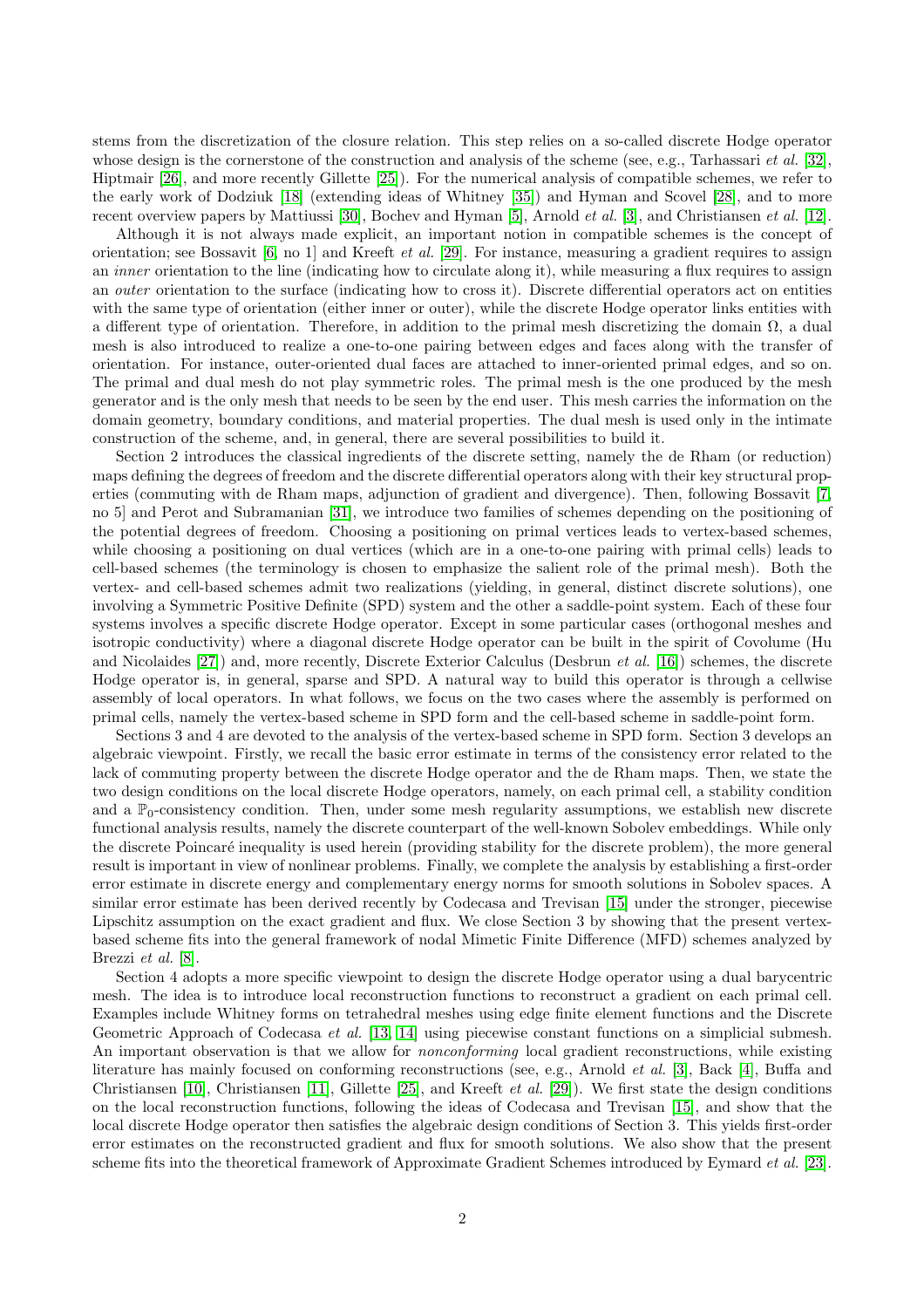Finally, we prove a second-order  $L^2$ -error estimate for the potential; to our knowledge, this is the first result of this type for vertex-based schemes on polyhedral meshes.

Section 5 deals with the design and analysis of cell-based schemes, first under an algebraic viewpoint and then using local flux reconstruction on a dual barycentric mesh. Our theoretical results are similar to those derived in §3 and §4 for vertex-based schemes. The cell-based schemes fit the unified analysis framework derived by Droniou et al. [\[21\]](#page-3-13), so that they constitute a specific instance of mixed Finite Volume (see Droniou and Eymard [\[20\]](#page-3-14)) and cell-based Mimetic Finite Difference (see Brezzi et al. [\[9\]](#page-3-15)) schemes. Finally, we present numerical results in Section 6 and draw some conclusions in Section 7. Appendices A and B contain the proof of some technical results.

The detailed material is available from <http://hal.archives-ouvertes.fr/hal-00751284>

In this work, we have analyzed Compatible Discrete Operator schemes for elliptic problems. We have considered both vertex-based and cell-based schemes. The cornerstone is the design of the discrete Hodge operator linking gradients to fluxes, and whose key properties have been stated first under an algebraic viewpoint and then using the idea of local (nonconforming) gradient reconstruction on a dual barycentric mesh. Links between the compatible discrete operator approach and various existing schemes have been explored. The present approach distinguishes the primal and dual meshes and handles the discrete gradient and divergence operators explicitly, without recombining them with other operators. In the vertex-based (resp., cell-based) setting, the discrete gradient is attached to the primal (resp., dual) mesh and the discrete divergence to the dual (resp., primal) mesh. This contrasts with Mimetic Finite Difference (either nodal or cell-based) and Finite Volume schemes which handle only one discrete differential operator explicitly (as already pointed out by Hiptmair [\[26\]](#page-4-2)), and also with Discrete Duality Finite Volume schemes (see, e.g., Domelevo and Omnes [\[19\]](#page-3-16) and Andreianov et al. [\[2\]](#page-2-2)) which handle simultaneously the discrete gradient and divergence operators on both primal and dual meshes, thus leading to larger discrete systems. Additional topics to be explored regarding elliptic problems include hybridization of the cell-based scheme (in the spirit of hybrid Finite Volume schemes, see Eymard et al. [\[22\]](#page-3-17)), higher-order extensions of both schemes (e.g., by allowing more than constants in the kernel of the relevant commuting operator), and extensive benchmarking to study the computational efficiency of the approach.

## References

- [1] C. Amrouche, C. Bernardi, M. Dauge, and V. Girault. Vector potentials in three-dimensional non-smooth domains. Math. Meth. Appl. Sci., 21(9):823–864, 1998.
- <span id="page-2-2"></span>[2] B. Andreianov, F. Boyer, and F. Hubert. Discrete duality finite volume schemes for Leray-Lions-type elliptic problems on general 2D meshes. Numer. Methods Partial Differential Equations, 23(1):145–195, 2007.
- <span id="page-2-0"></span>[3] D. N. Arnold, R. S. Falk, and R. Winther. Finite element exterior calculus, homological techniques, and applications. Acta Numerica, 15:1–155, 2006.
- <span id="page-2-1"></span>[4] A. Back. Étude théorique et numérique des équations de Vlasov–Maxwell dans le formalisme covariant. PhD thesis, University of Strasbourg, 2011.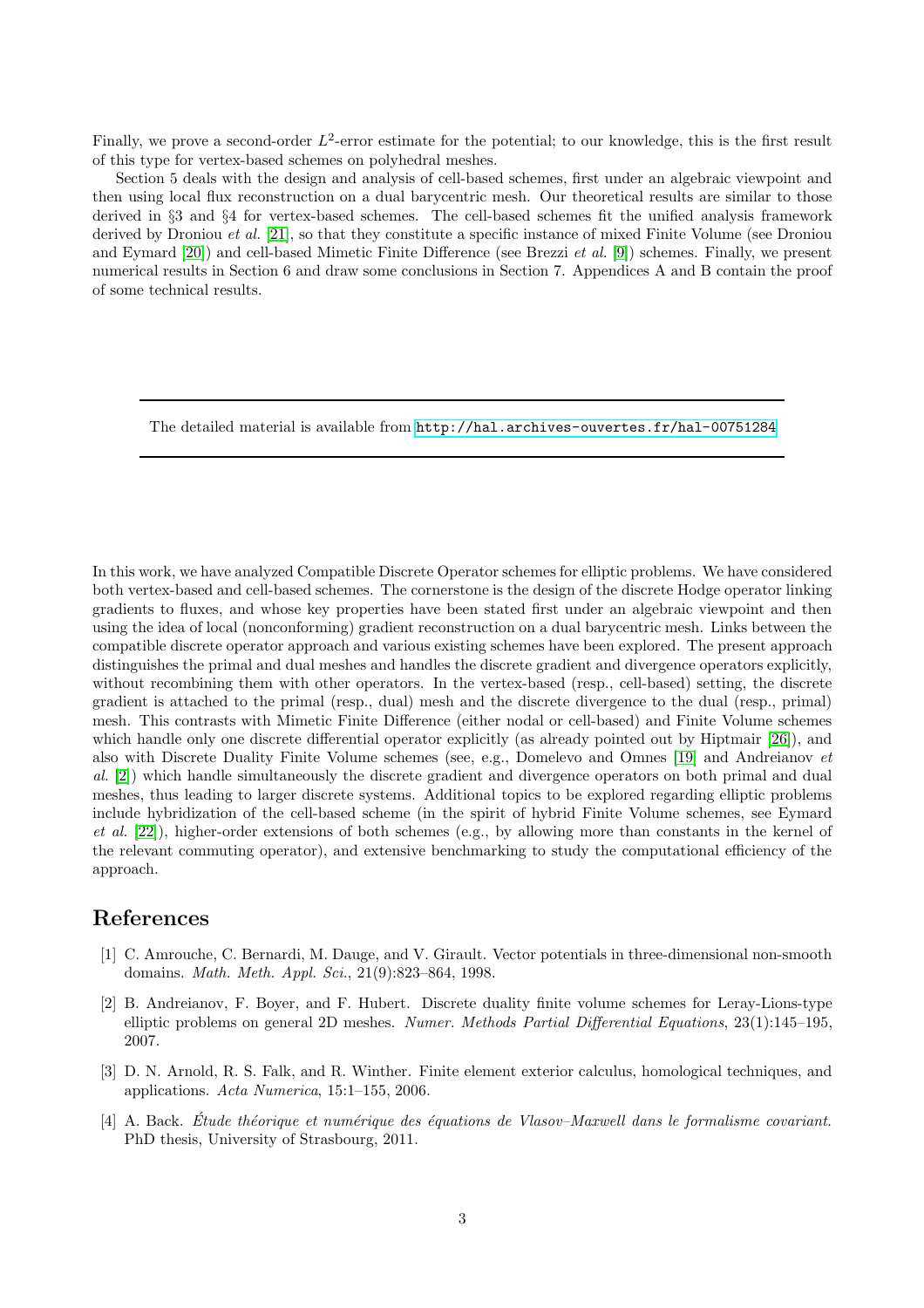- <span id="page-3-3"></span>[5] P. Bochev and J. M. Hyman. Principles of mimetic discretizations of differential operators. In D. Arnold, P. Bochev, R. Lehoucq, R. A. Nicolaides, and M. Shashkov, editors, Compatible Spatial Discretization, volume 142 of The IMA Volumes in mathematics and its applications, pages 89–120. Springer, 2005.
- <span id="page-3-1"></span><span id="page-3-0"></span>[6] A. Bossavit. On the geometry of electromagnetism. J. Japan Soc. Appl. Electromagn. & Mech., 6:17–28 (no 1), 114–23 (no 2), 233–40 (no 3), 318–26 (no 4), 1998.
- <span id="page-3-7"></span>[7] A. Bossavit. Computational electromagnetism and geometry. J. Japan Soc. Appl. Electromagn. & Mech., 7-8:150–9 (no 1), 294–301 (no 2), 401–8 (no 3), 102–9 (no 4), 203–9 (no 5), 372–7 (no 6), 1999-2000.
- [8] F. Brezzi, A. Buffa, and K. Lipnikov. Mimetic finite difference for elliptic problem. Mathematical Modelling and Numerical Analysis, 43:277–295, 2009.
- <span id="page-3-15"></span>[9] F. Brezzi, K. Lipnikov, and M. Shashkov. Convergence of the mimetic finite difference method for diffusion problems on polyhedral meshes. SIAM J. Numer. Anal, 43(5):1872–1896, 2005.
- <span id="page-3-10"></span>[10] A. Buffa and Christiansen S.H. A dual finite element complex on the barycentric refinement. Mathematics of Computation, 76(260):1743–1769, October 2007.
- <span id="page-3-11"></span>[11] S. H. Christiansen. A construction of spaces of compatible differential forms on cellular complexes. Math. Models Methods Appl. Sci., 18(5):739–757, 2008.
- <span id="page-3-4"></span>[12] S. H. Christiansen, H. Z. Munthe-Kaas, and B. Owren. Topics in structure-preserving discretization. Acta Numer., 20:1–119, 2011.
- <span id="page-3-8"></span>[13] L. Codecasa, R. Specogna, and F. Trevisan. Base functions and discrete constitutive relations for staggered polyhedral grids. Computer Methods in Applied Mechanics and Engineering, 198(9-12):1117–1123, February 2009.
- <span id="page-3-9"></span>[14] L. Codecasa, R. Specogna, and F. Trevisan. A new set of basis functions for the discrete geometric approach. Journal of Computational Physics, 229(19):7401–7410, September 2010.
- <span id="page-3-6"></span>[15] L. Codecasa and F. Trevisan. Convergence of electromagnetic problems modelled by discrete geometric approach. CMES, 58(1):pp. 15–44, 2010.
- <span id="page-3-5"></span>[16] M. Desbrun, A. N. Hirani, M. Leok, and J. E. Marsden. Discrete Exterior Calculus. Technical report, August 2005.
- [17] D. A. Di Pietro and A. Ern. Mathematical Aspects of Discontinuous Galerkin Methods, volume 69 of SMAI Mathmatiques et Applications. Springer, 2012.
- <span id="page-3-2"></span>[18] J. Dodziuk. Finite-difference approach to the Hodge theory of harmonic forms. Amer. J. Math., 98(1):79– 104, 1976.
- <span id="page-3-16"></span>[19] K. Domelevo and P. Omnes. A finite volume method for the Laplace equation on almost arbitrary two-dimensional grids. M2AN Math. Model. Numer. Anal., 39(6):1203–1249, 2005.
- <span id="page-3-14"></span>[20] J. Droniou and R. Eymard. A mixed finite volume scheme for anisotropic diffusion problems on any grid. Numer. Math., 105(1):35–71, 2006.
- <span id="page-3-13"></span>[21] J. Droniou, R. Eymard, T. Gallouët, and R. Herbin. A Unified Approach to Mimetic Finite Difference, Hybrid Finite Volume and Mixed Finite Volume Methods. Mathematical Models and Methods in Applied Sciences, 20(2):265–295, 2010.
- <span id="page-3-17"></span>[22] R. Eymard, T. Gallouët, and R. Herbin. Discretization of heterogeneous and anisotropic diffusion problems on general nonconforming meshes SUSHI: a scheme using stabilization and hybrid interfaces. IMA Journal of Numerical Analysis, 30(4):1009–1043, 2010.
- <span id="page-3-12"></span>[23] R. Eymard, C. Guichard, and R. Herbin. Small stencil 3d schemes for diffusive flows in porious media. ESAIM: Mathematical Modelling and Numerical Analysis, 46:265–290, 2012.
- [24] R. Eymard, G. Henry, R. Herbin, F. Hubert, R. Klöfkorn, and G. Manzini. 3d benchmark on discretization schemes for anisotropic diffusion problems on general grids. In Finite Volumes for Complex Applications VI - Problems & Perspectives, volume 2, pages 95–130. Springer, 2011.